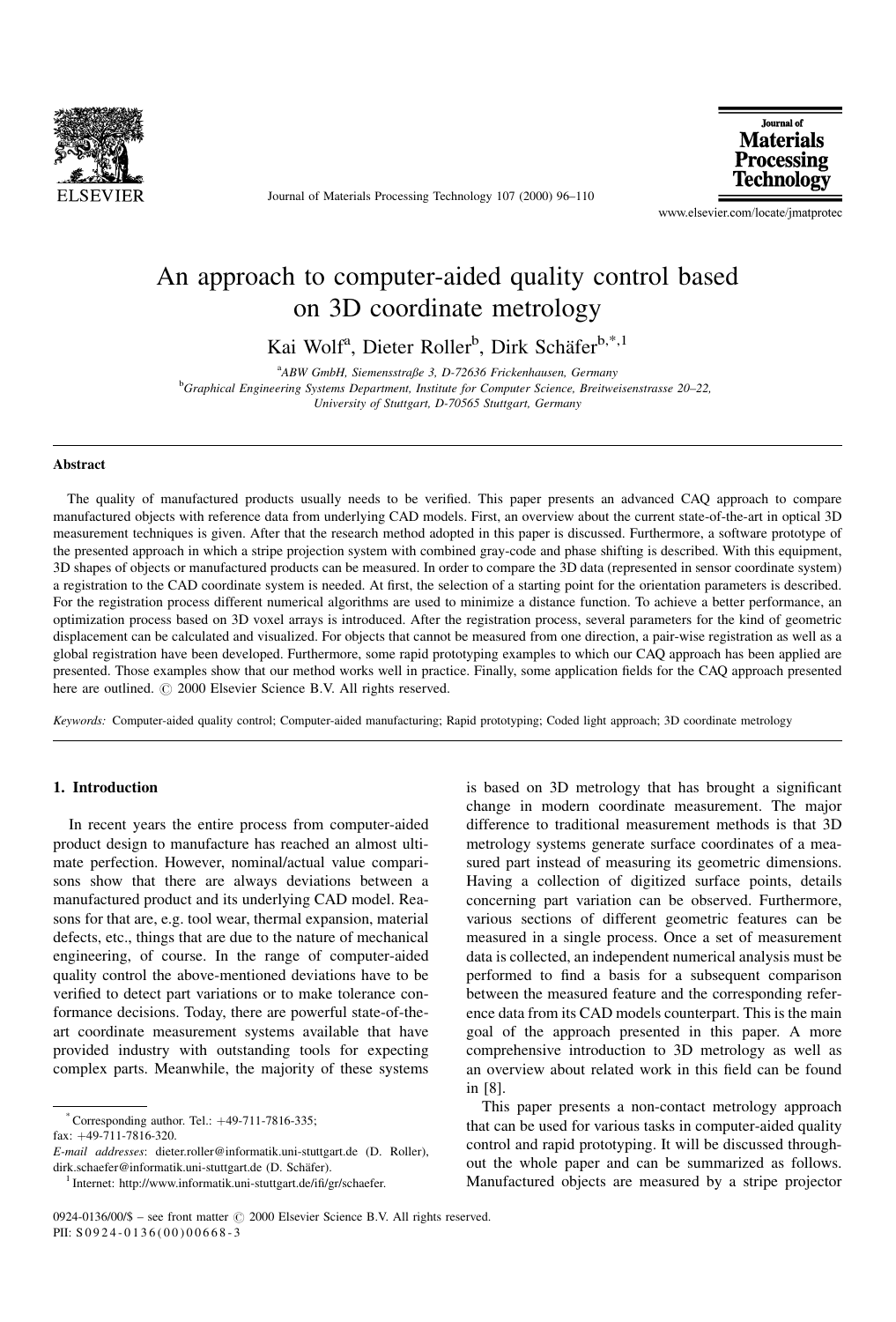system based on a coded light approach combined with phase shifting. For image acquisition a standard video camera is employed. The sampled surface points measured in sensor coordinate system, typically 200.000-400.000 per image, are transferred into a CAD coordinate system. After selecting a rough orientation, either in an interactive manner or by a priori knowledge (automatic orientation without a priori knowledge can also be achieved by using fixed marks on the object's surface), a sophisticated numerical optimization process is started to determine the exact orientation that means to align the CAD model and the measured data set. A problem that occurs whenever objects cannot be captured from a single 3D sensor within one image has been solved by applying an additional orientation process. Measured data sets captured from different directions can either be orientated relatively to each other or transformed into a common coordinate system. For a nominal/actual value comparison, the distance from the data set to the underlying CAD model can be calculated point by point. The evaluated results can be visualized in many statistical ways, e.g. as difference per measured point, minimum, mean or maximum difference within a CAD element (e.g. an STL triangle).

The approach proposed in this paper has been successfully applied to several stereo-lithographic rapid prototyping objects and produced remarkable results. It supports quality control for all kinds of rapid prototyping and/or NC manufactured objects and is especially suited for an integration of CAQ into CAM processes. In that way two essential independently performed processes can be combined to make the overall process of product development more efficient.

#### 2. Methods and principles

#### 2.1. 3D coordinate measurement

Today, there are various measurement systems available which are based on very different approaches. These measurement techniques can be classified into active and passive methods. In general, passive approaches are used to calculate the shape of an object by interpreting rather special object characteristics. These methods usually depend on precise a priori knowledge of the related objects and therefore are not appropriate to meet general industrial requirements. Hence, they will not be discussed here in more detail.

Active measurement methods usually do not depend on special object characteristics and can be classified into contact and non-contact methods. An example of a contact system is the classical CMM (coordinate measuring machine) that samples discrete points of the related part using a mechanical sensor. To capture a complete shape, the sampling has to be performed in two directions. Although this method provides maximum accuracy, it is quite time consuming and cannot be used for soft materials that must not be touched. Therefore, it does not always meet contemporary industrial requirements. More relevant to industrial needs are non-contact systems. They will be considered further on in this paper, the focus being on optical noncontact methods. Beyond those, there are further methods that might be applicable as well, e.g. microwave-based radar or ultrasonic-based measurement, but they are not relevant for the research method adopted in this paper.

The majority of employed systems is based on the following principles: spot triangulation, stripe sectioning, coded light approach, and interferrometrical methods. Since the last three methods are restricted to reflective materials, they are not well suited for general purposes. Hence, they will not be specified here, in contrast to the triangulation methods that will be considered in more detail.

Within the triangulation principle a point on an object surface can be determined by the trigonometric relations between a camera, a projector and the object itself (cf. Fig. 1). Suppose that all geometric parameters are known, the distance from the baseline to the object can be calculated according to Eq. (1):

$$
d = b \frac{\sin \alpha \sin \beta}{\sin(\alpha + \beta)}
$$
 (1)

For a complete object digitization the projected spot has to be moved in two directions to sample the object in lines, point by point. This kind of sampling can be realized, e.g. by employing two sweeping mirrors. Obviously, the measurement accuracy is highly influenced by the angular precision of the spot movement mechanism. According to this, the error propagation of the depth measurement error  $\Delta d$  can be calculated according to (Eq. (2)):

$$
\Delta d = b \frac{\sin^2 \beta \Delta \alpha + \sin^2 \alpha \Delta \beta}{\sin^2 (\alpha + \beta)}
$$
 (2)

Since the spot direction  $\alpha$  is fixed, only the parameter  $\beta$ needs to be determined. For spot triangulation, usually 1D sampling devices (sensors), such as line cameras or PSDs are employed. A comprehensive discussion of the mathematical background can be found in [4].

To overcome the limitation of single point scanning, the so-called stripe-shaped illumination method can be employed. Hereby a plane of light intersects an object and the corresponding image is a profile. A standard camera



Fig. 1. Triangulation principle.